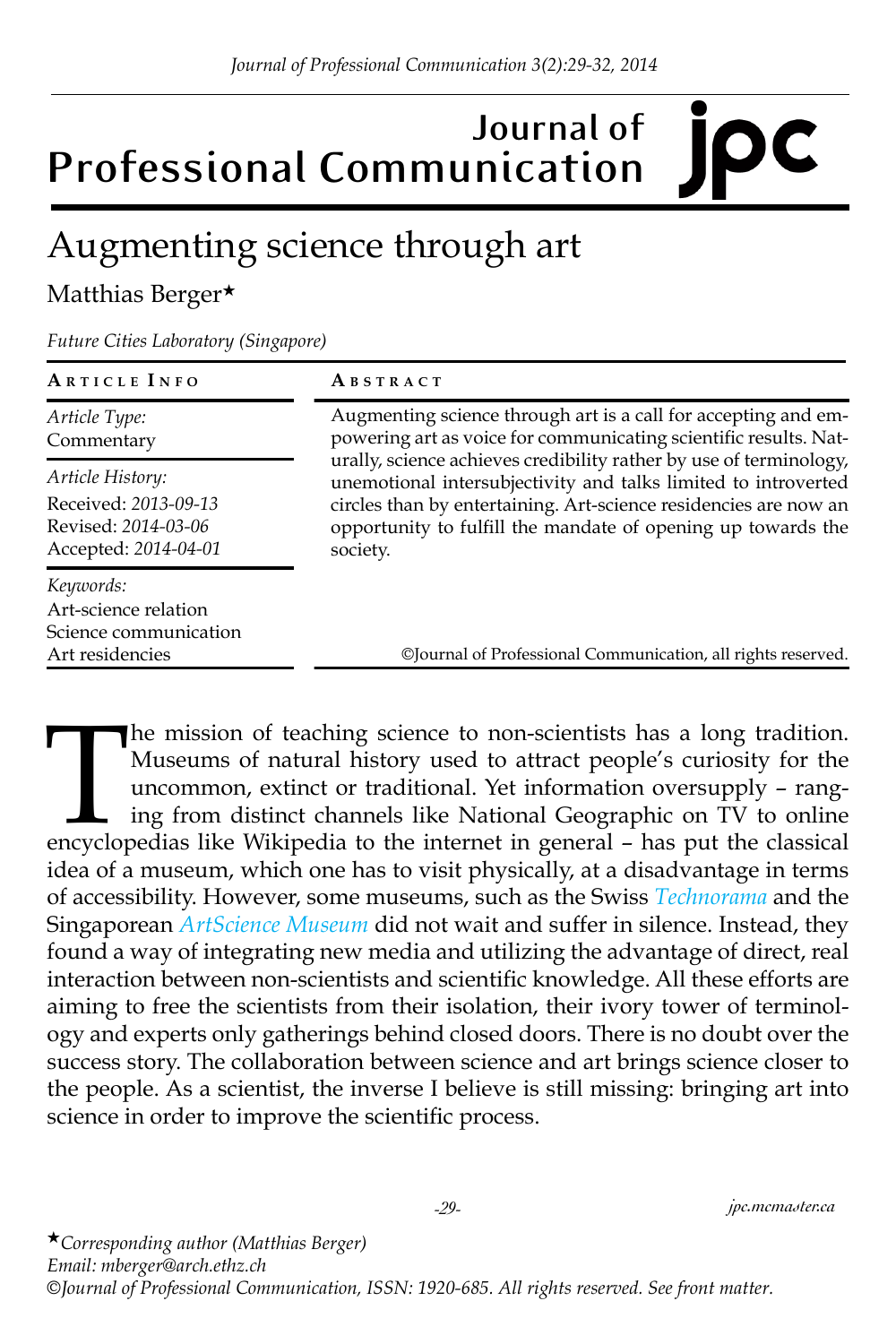Science nowadays is a business. Polymaths like da Vinci or Leibnitz have given way, due to a tremendous increase in human knowledge and manpower, to the mass-parallel solution as is found in China's over 130,000 PhD graduates per year (Ministry of Education, n.d.)<sup>1</sup>. Certainly there are many academic fields that require this kind of ant colony approach, where the number of workers and their average productivity determines the achievable workload. I believe instead that true innovation needs a different offspring, fed by creativity and kept small in number in order to stimulate excellence, of which art is one of three necessary nutrients. The other two are in-depth knowledge of the particular field of research and interdisciplinary capabilities founded on a knowledge stock – including scientific methods, history of science and the communication skills for a high-level debate.

Why is art crucial for the success of science? The quality of science has been and is understood in terms of the intersubjectivity of academic knowledge, performed in double-blind studies and proved in a peer-review process. Anonymous chunks of information have been created by individual scientists; transcendental entities of potential truth, waiting for the public to spot them, finally becoming accepted and spread widely. This understanding of science is comparable to Foucault's concept of the archive, where the archivist fulfills the dual role of being the keeper of hidden knowledge (deep inside the archive) and being the mediator towards the public. Scientists in my view behave similar. On the other hand, Foucault as a person is a well-known humanist and it seems challenging to divide him from his writings as intersubjective chunks of truth. It is debatable whether knowledge acquisition actually is intersubjective in general, or should be. Modern scientists can even become celebrities. Watch the authoritarian style of Neil deGrasse Tyson or listen to the controversial figure Richard Dawkins. Both are scientists who are sometimes called "science communicators" because they reach an extended audience. They indicate a trend towards the need for expressive skills to enhance the credibility of science, compared to the conventional role of the scientist as an expert, a grey eminence. Sarcasm, overstating, irony, fun and joy are attributes connected to this new style of communication in science, beyond the sterile world of formulas, axioms and symbols.

Artists emphasize creation and the creative process as the fundamental aspect, and they are well aware of the role allocation between the artist, his created object (artwork) and the audience. In contrast, scientists usually have an ambivalent attitude to their contribution in science, personalizing the light

<sup>1.</sup> PhD graduates 50'289 in 2010, est. 132'384 in 2011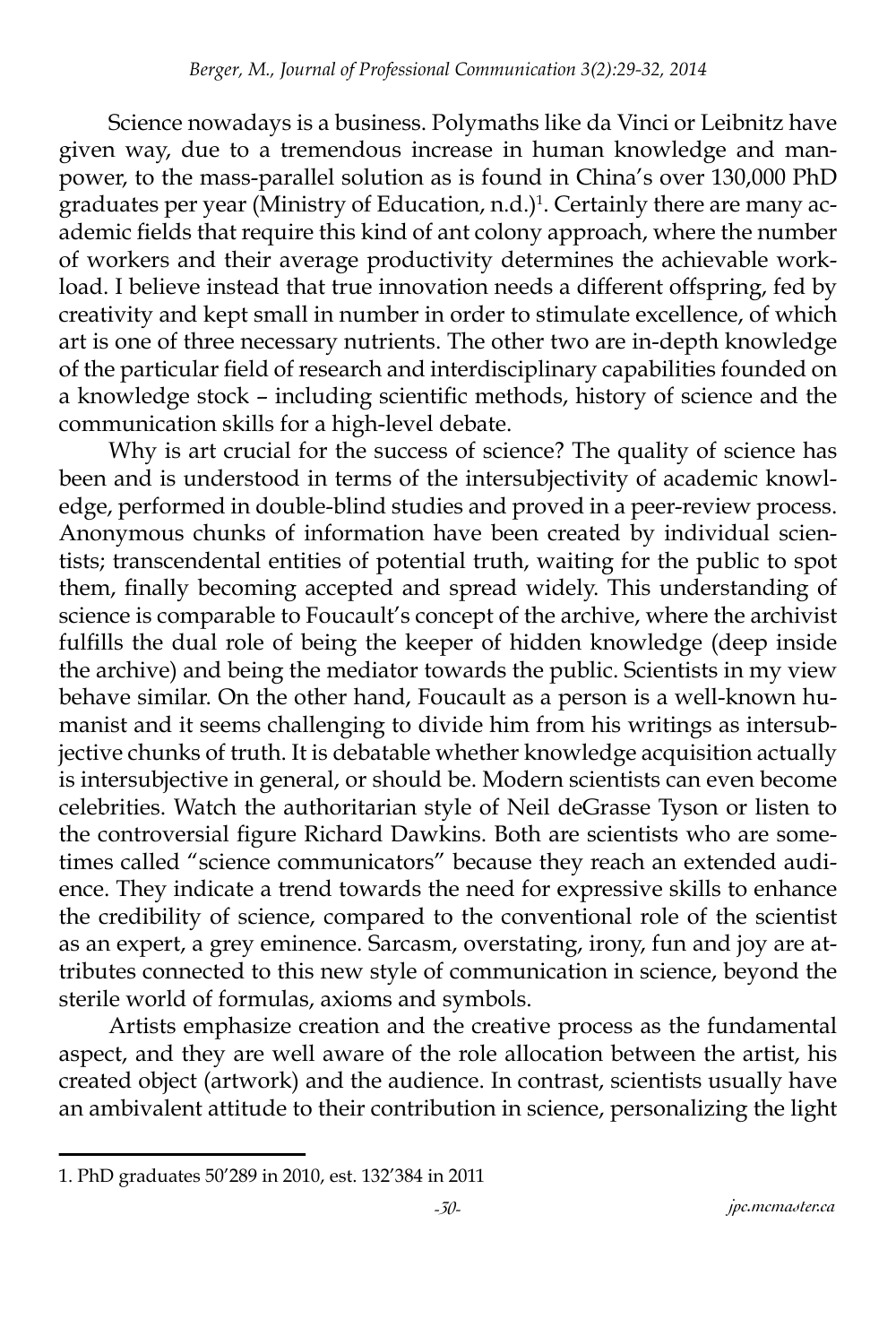bulb moment in the most prestigious journals, but circulating it within this very process to maximize universality. Relinquishing is a mandatory step here, opening the finding or idea to the public.

Still, it is more than simply that. Art is an amplifier for knowledge. Art can be a creator of knowledge as well. Da Vinci – commuter across the border of science and art – was an eager observer, and while studying nature he reframed his thoughts in sketches, drawings and innovations. Mimicry of natural phenomena is not pure innovative out of creation (creation ex nihilo), in the truest sense of the word. Rather, the innovation lies in changing the viewpoint, re-exploring the already achieved. Finally, art is generally less planned than science, as the creative process is often based on non-deterministic conditions. Art residencies are offers, greenfields for creativity; research projects are planned, deliverables and key performance indicators (KPIs) acting as milestones throughout a project's lifetime. Food for thought is the promise of patents and spin-offs as part of a research proposal, defined in quantities and not in qualities. Simply renaming meeting rooms into incubators does not create the breeding grounds for creativity; rather, creativity is a cultural attitude and freedom of expression that is allowed to transgress conventional boundaries. Beauty, as one of many aspects of art, is not a matter of optimization; rather it can require abundance or even waste. Inspiration might not prosper in cubicles with fixed hours in an office. Science should not be an office job.

Art as activism, even going into the direction of political campaigns<sup>2</sup>, can be an example for science, because research is embedded in the real world and this world is one of moral values and judgments. Albeit pure scientific publications can be value-free, a researcher should carry out his investigations as if it was not the case. To keep credibility and objectivity, science needs independent funding sources and not lobbies. Governmental institutions for coordinating and funding of research are paid directly by the taxpayer, therefore scientists have the duty to at least reflect on their work in terms of what the public interest or opinion actually is. Scientists, like artists, are extraordinary people. The movie *Contact*<sup>3</sup> reminds us of that fact, when both Jodie Foster in her role of *Dr. Arroway* and the scientific paradigm itself are asked whether they are valid representatives for the entire human species.

Art-science hybrids, art-science residencies and recently, science-art residencies (a scientist visiting and working among artists) are opportunities for

<sup>2.</sup> See Nina Felshin "But is it Art? The Spirit of Art as Activism", 1995 Bay Press, Seattle.

*<sup>-31-</sup> jpc.mcmaster.ca* 3. Jodie Foster playing Dr. Ellie Arroway was not allowed to establish the first interactive contact to a potential extra-terrestrial intelligence even so her research was crucial for enabling the contact, since she was a non-believer on a planet with a majority of believers: [www.imdb.com/](www.imdb.com/title/tt0118884/) [title/tt0118884/](www.imdb.com/title/tt0118884/)